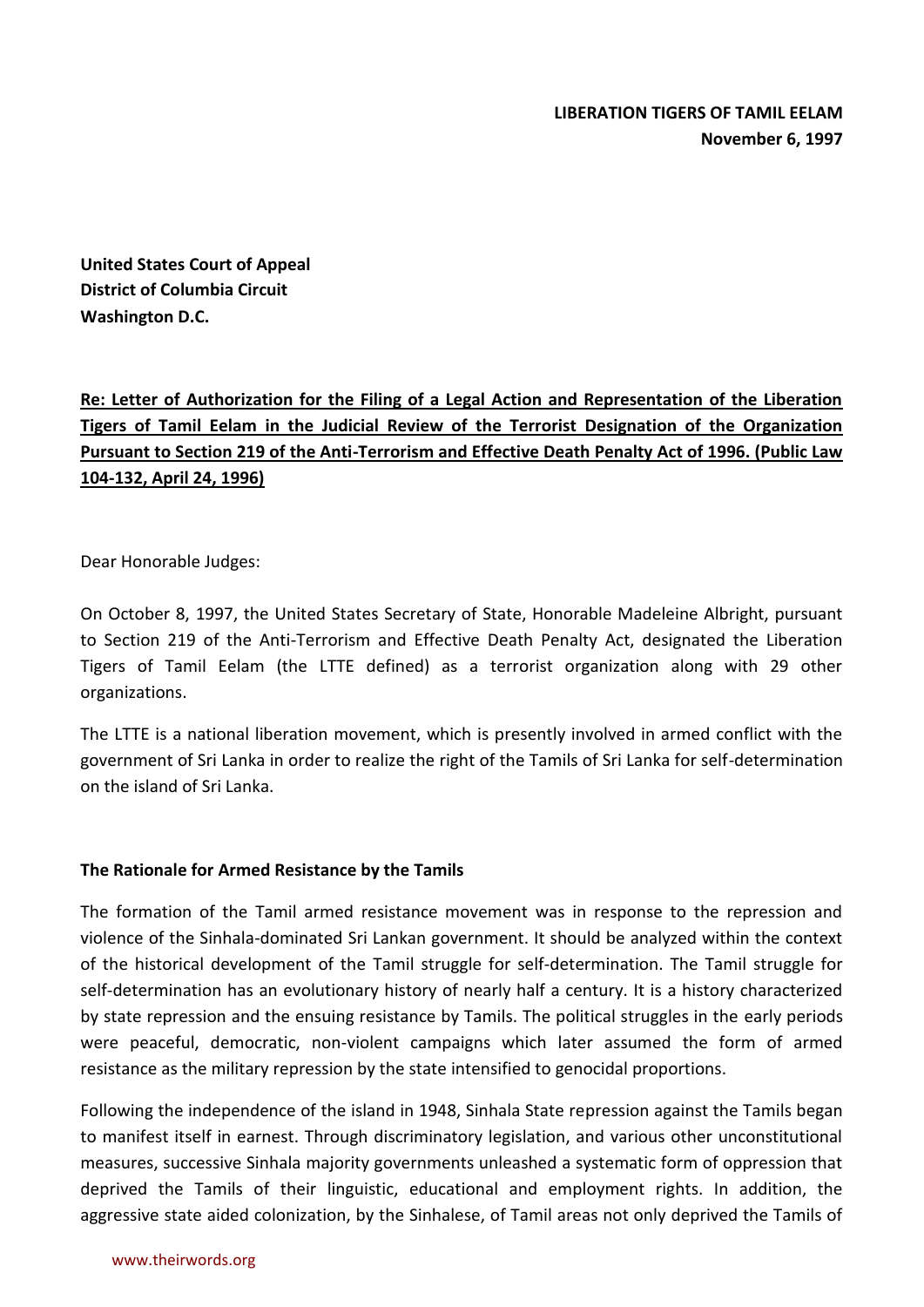their rights to their historical lands, but also changed the national composition in the Tamil regions rendering them minority in their own traditional Tamil regions.

The Tamils took up arms when they were presented with no alternative; when peaceful forms of democratic political agitations were violently repressed; when constitutional paths and parliamentary doors were effectively closed.

The event which climaxed the constitutional process to oppress the Tamil people was the new Republican Constitution of 1972 which was adopted, in a constitutional conference outside the Parliament without the support of elected Tamil representatives.

By this unilateral action, which eliminated the protection for Tamils included in the Soulbury Constitution, Sri Lanka broke the covenant which the Tamil people made with the Sinhala people and the British when Sri Lanka became independent in 1948. The secular position of the state was changed in favor of Buddhism, the religion of the Sinhalese. Since 1961, after Satyagraha, a nonviolent civil disobedience campaign by the Tamils, the Tamil areas came under army occupation.

The response of the Tamil people to these oppressive measures was to assert the inalienable right to self-determination.

This right entails the freedom as a people to determine their own political status. In the 1997 election, the last free election held in the northeast, the Tamils gave an overwhelming mandate to establish the "independence of Tamil Eelam by peaceful means, direct action or by struggle."

The LTTE emerged as a response to these conditions; and with the emergence of the LTTE, the minds of the Tamil political struggle underwent a radical change. The armed struggle became effectively institutionalized as the political struggle of the Tamil people; and also as a measure of self-defense in the face of the brutalization of the Tamils by the Sri Lankan government.

The LTTE's armed struggle is based on a clearly defined political program.

The LTTE is committed to the position that the Tamils constitute themselves as a People or a Nation that have a homeland. A well-defined contiguous territory embracing the Northern and Eastern provinces to be the historically constituted habitation of the Tamils. Since the Tamils have a homeland, a distinct language and culture, a unique economic life and lengthy history extending over three thousand years, they possess all the characteristics of a nation or a people.

The right to self-determination is a basic universal human right recognized by the international community. The international covenants of the UN charter enunciate the principle of selfdetermination in the following terms, "All people have the right to self-determination. By the virtue of that right they freely determine their political status and freely pursue their economic, social and cultural development." Sri Lanka has consistently denied the right to self-determination of the Tamils and refused to recognize the Tamils as a people. By constitutional amendment Sri Lanka has prohibited even peaceful promotion of the Tamil demand for self-determination as unlawful.

Furthermore, it has unleashed a full-fledged war against the Tamils to suppress their struggle for political independence. The armed struggle of the Tamils is for the right to self-determination and is thus a legitimate political struggle for independence under international law.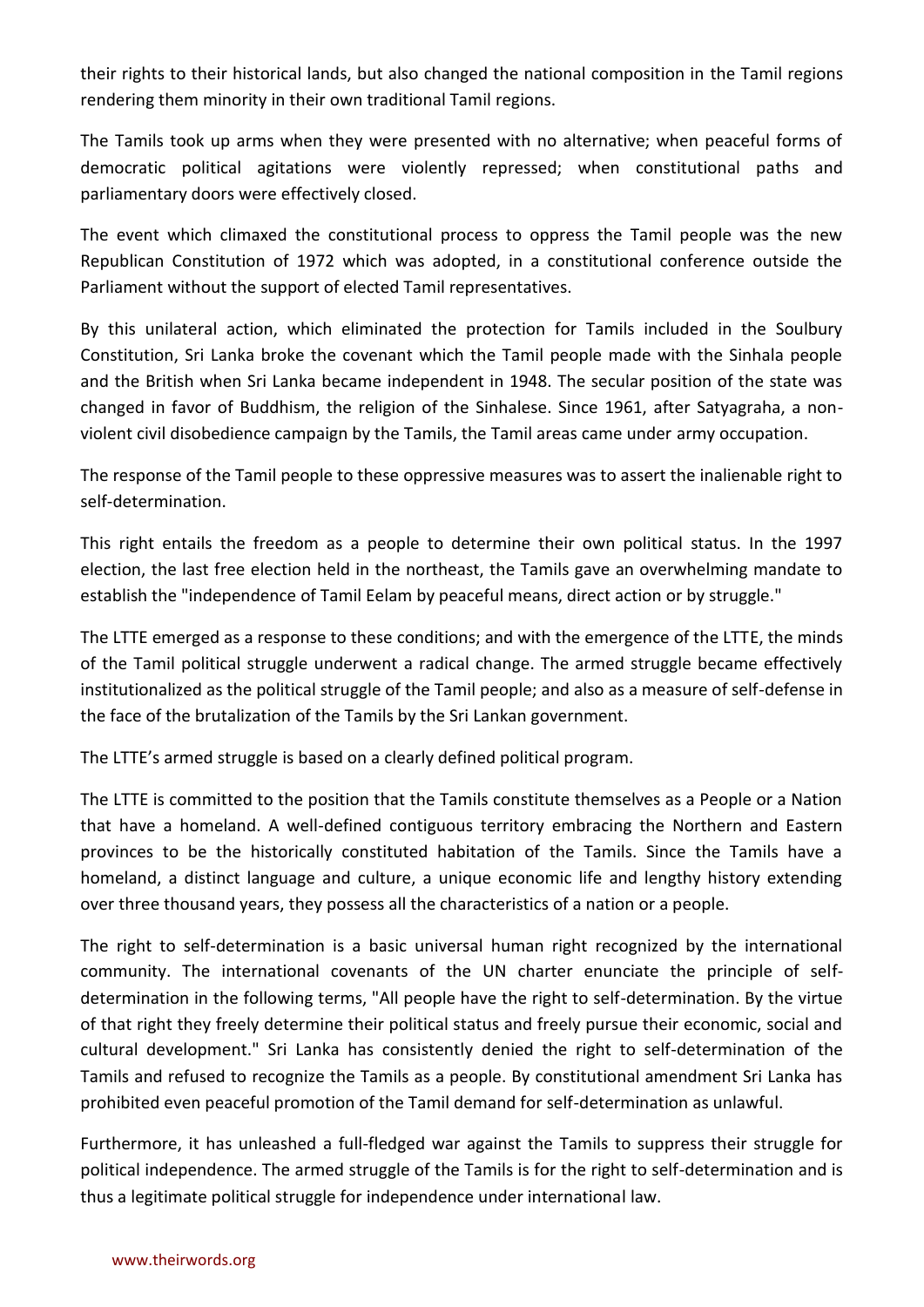## **Human Rights Violations and War Crimes by Sri Lanka**

In the war to suppress the Tamils, successive Sri Lankan governments have used their security forces to commit massive human rights violations and war crimes against the Tamils. These violations have included extrajudicial killings, disappearances, torture, rape, mass arrests, detention, assault, and harassment. In addition, there has been indiscriminate aerial bombing and heavy artillery shelling of civilians. The denial of food, fuel, electricity, medicine and other essential supplies through an economic embargo since 1990, as well as the intentional disruption and destruction of agricultural production, have been used as instruments of war. These actions have caused deaths, a great deal of suffering and undue hardships for the Tamil civilian population of the North and East. The army has even desecrated the final resting places of Tamil freedom fighters in areas it invaded in 1995 and 1996.

It is gratifying that these violations are now receiving some recognition from the international community despite desperate cover up efforts by the Government through censorship and denial of access to the Northeast.

Recent reports by the U.S. State Department, the U.S. Committee for Refugees (USCR), the British Refugee Council and Amnesty International have noted the sharp deterioration in the human rights performance of the Government.

The U.S. State Department's Human Rights Report for 1996, even though it failed to use information compiled and regularly reported by the LTTE, noted the "deterioration in the human rights record of the security forces" and "the impunity for those responsible for human rights abuses." It documents the deterioration and the impunity in all categories of violations by security forces ranging from killings, disappearances, torture and rapes to mass arrests, and detention. It also notes that even the minimal safeguards built into the Emergency Regulations (ER) and Prevention of Terrorism Act (PTA) are "routinely ignored by security forces."

Tamils will continue to be a "people in distress" unless the international community intervenes. The Sri Lanka government continues to bomb and shell indiscriminately and where more than a hundred innocent Tamil civilian men, women and children have lost their lives and more than a hundred have been injured since the May 13 offensive alone, LTTE will continue to deter the Sri Lanka government from committing such atrocities and other human rights offensives against the Tamils.

The international community has a duty to prevent human rights violations by the security forces by discontinuing the supply of lethal weapons, and all other forms of military assistance, to the Government. Listing the LTTE as a terrorist organization does not help to end the war and bring peace and justice to the Tamil people in distress.

## **LTTE - A Proven Politico-Military Organization**

As an organization committed to the principle of self-determination and engaged in a politicomilitary struggle over a length period, the LTTE has earned the status of a national liberation movement. Having emerged in the early seventies and having struggled for over two decades to win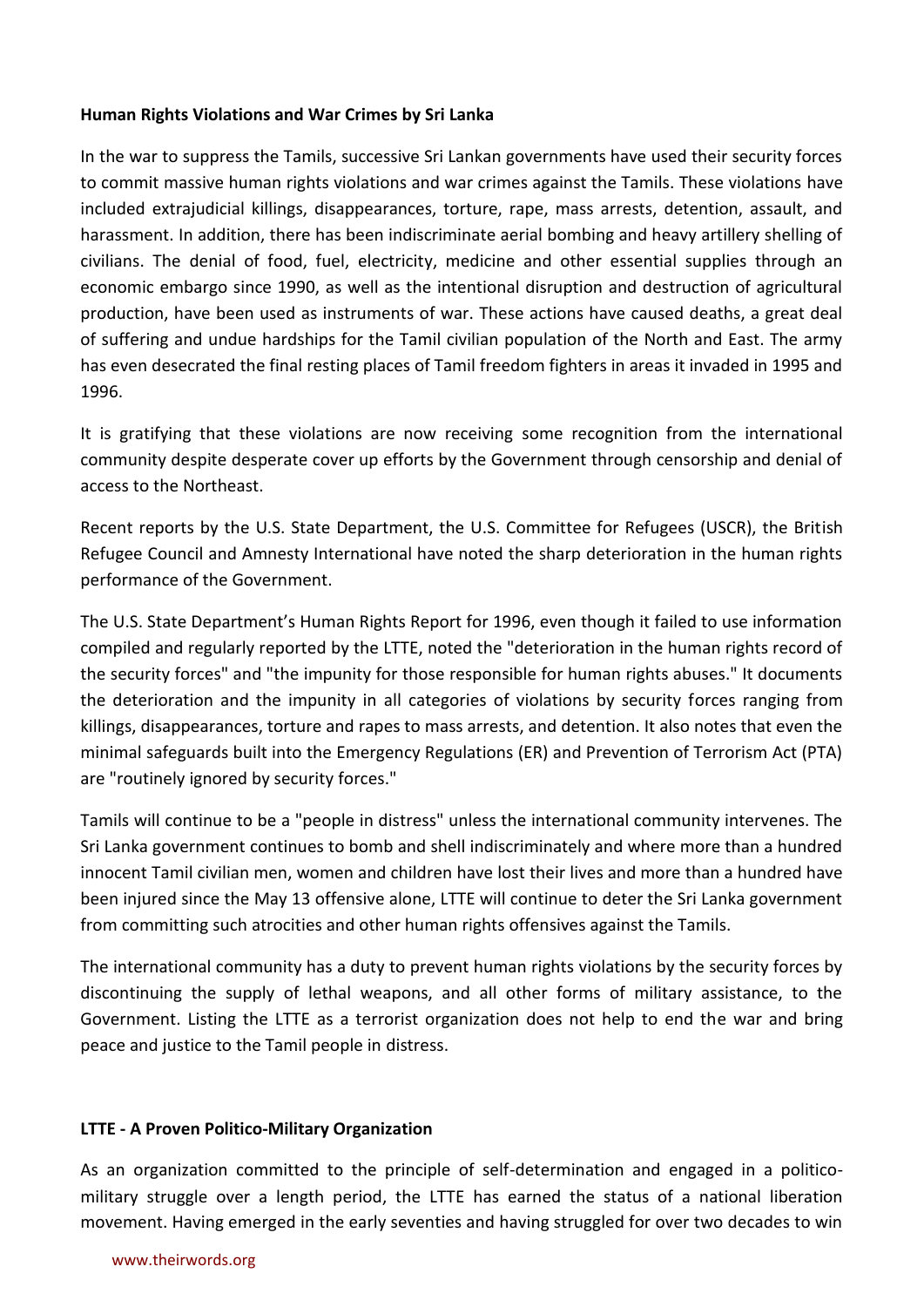the political rights of the Tamil people, the LTTE enjoys widespread popular support in Tamil Eelam and among the international Tamil community.

History has noted that guerrilla movements committed to armed struggle could not have survived without the support and sustenance of the people. The LTTE has a standing army and a naval force, is national liberation force consists of several thousand freedom fighters, a capable and responsible command structure, military training facilities, modern weapon systems, vast territories under its administrative control and the potential and efficiency to engage the Sri Lanka armed forces in a conventional mode of warfare.

The LTTE on 24 February 1988 transmitted its notice of acceptance of the Geneva Conventions I-IV of 1948 and the Protocols Additional I and II to the Geneva conventions to United Nations Headquarters and to the ICRC.

LTTE has entered into agreements with international humanitarian organizations.

LTTE believes that as a national liberation movement it should be treated as privileged combatant not as a criminal organization.

The LTTE never targets civilians who "take no active part in the conflict."

The Sri Lankan government in its zeal to demonize the LTTE and to deceive foreign governments has engaged in a concerted disinformation campaign to present a picture that belies our reality.

The LTTE has a political section with social, economic, educational and cultural organizations, and civil administrative units which implement a system of law and order. The structure of the LTTE is multifaceted and serves the needs of the Tamil people. It is oriented towards conducting an effective armed resistance and political struggle while at the same time maintaining a well-organized administrative system. It has, since 1990, operated a de-facto government in all liberated areas and continues to do so in the areas still under its responsibility.

Thus, during 1990 and 1995, even under the very difficult conditions imposed by the economic embargo and the war, the LTTE conducted an effective civil administration in the North, totally free of the corruption and nepotism which have plagued Sri Lanka. It was based on a system of participatory democracy with all segments of society from the grassroots level to professionals, having the opportunity to participate in non-military decisions. A key example was the formulation of the economic plan for rehabilitation, reconstruction and development. Another achievement of the LTTE has been the empowerment of the victims of tradition and culture-based discrimination women, "low caste."

The LTTE remains committed to progressively broadening the system of participatory democracy and to establishing complete political pluralism once peace with security and justice is achieved.

We take inspiration from the armed struggle waged by the Representatives of the United States of America for the national self-determination movement that led to the creation of the United States of America.

We share in the belief of the oppressed contained in the Declaration of Independence, that: "But when a long train of abuses and usurpations, pursuing invariably the same object evinces a design to